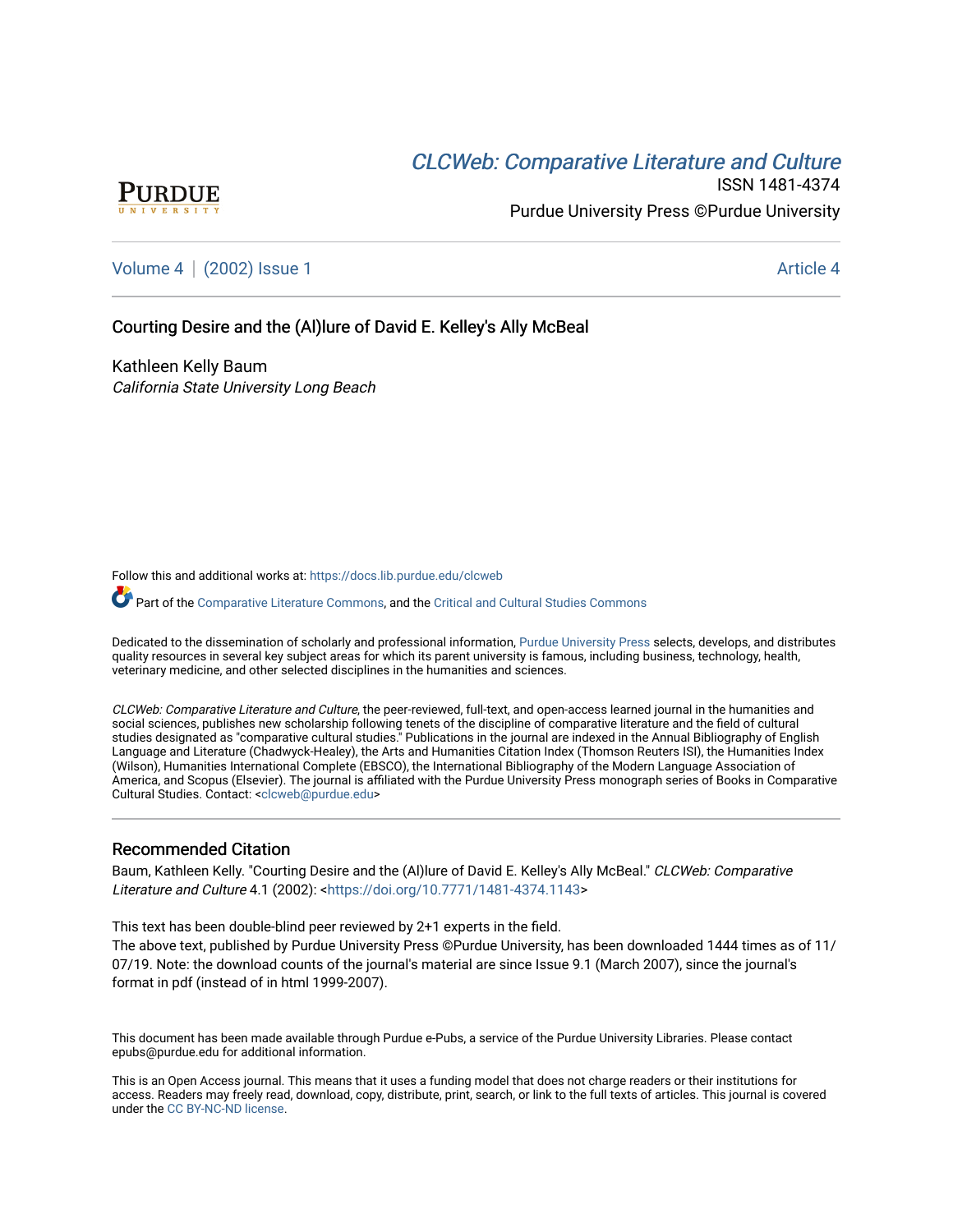## PURDUE

UNIVERSITY PRESS <http://www.thepress.purdue.edu>



ISSN 1481-4374 <http://docs.lib.purdue.edu/clcweb Purdue University Press ©Purdue University

CLCWeb: Comparative Literature and Culture, the peer-reviewed, full-text, and open-access learned journal in *CLCWeb: Comparative Literature and Culture,* the peer-reviewed, full-text, and open-access learned journal in<br>the humanities and social sciences, publishes new scholarship following tenets of the discipline of comparative literature and the field of cultural studies designated as "comparative cultural studies." In addition to the publ publication of articles, the journal publishes review articles of scholarly books and publishes research material in its Library Series. Publications in the journal are indexed in the Annual Bibliography of English Language and Literature (Chadwyck-Healey), the Arts and Humanities Citation Index (Thomson Reuters ISI), the Humanities erature (Chadwyck-Healey), the Arts and Humanities Citation Index (Thomson Reuters ISI), the Humanities<br>Index (Wilson), Humanities International Complete (EBSCO), the International Bibliography of the Modern Language Association of America, and Scopus (Elsevier). The journal is affiliated with the Purdue University Press monograph series of Books in Comparative Cultural Studies. Contact: <clcweb@purdue.edu> ISSN 1481-4374 chttp://docs.lib.purdue.edu/clcweb><br>
Paral Envirorsity Press @Purdue University<br>
near, publishes new scholarship following tenets of the discipline of comparative<br>
aral studies designated as "comparative cu

## Volume 4 Issue 1 (March 2002) Article 4 Kathleen Kelly Baum,

"Courting Desire and the (Al)lure of David E. Kelley's *Ally McBeal*"

<http://docs.lib.purdue.edu/clcweb/vol4/iss1/4>

Contents of *CLCWeb: Comparative Literature and Culture* 4.1 (2002) <http://docs.lib.purdue.edu/clcweb/vol4/iss1/ http://docs.lib.purdue.edu/clcweb/vol4/iss1/>

**Abstract:** In her paper, "Courting Desire and the (Al)lure of David E. Kelley's *Ally McBeal*," Kathleen Kelly Baum compares the tropes of desire and the law in David E. Kelley's television series Ally McBeal with similar motifs extracted from Lacanian theory. In her study, Baum explores the psychological and social implications of thematic characterizations and situations from the television series' five seasons by engaging Lacan's premise that subjective identity results from an ec economic relation between self and other -- a relation that is continuously mediated by symbolization and governed by social mores and cultural imperatives. In addition, Baum traces ways in which Kelley's consistent use of intersubjective conflict as a stylistic device in his writing may be interpreted as serving the programming demands of commercial television, but, also, functioning to generate scripts that effectively challenge contemporary culturally accepted gender roles and b behavioral models.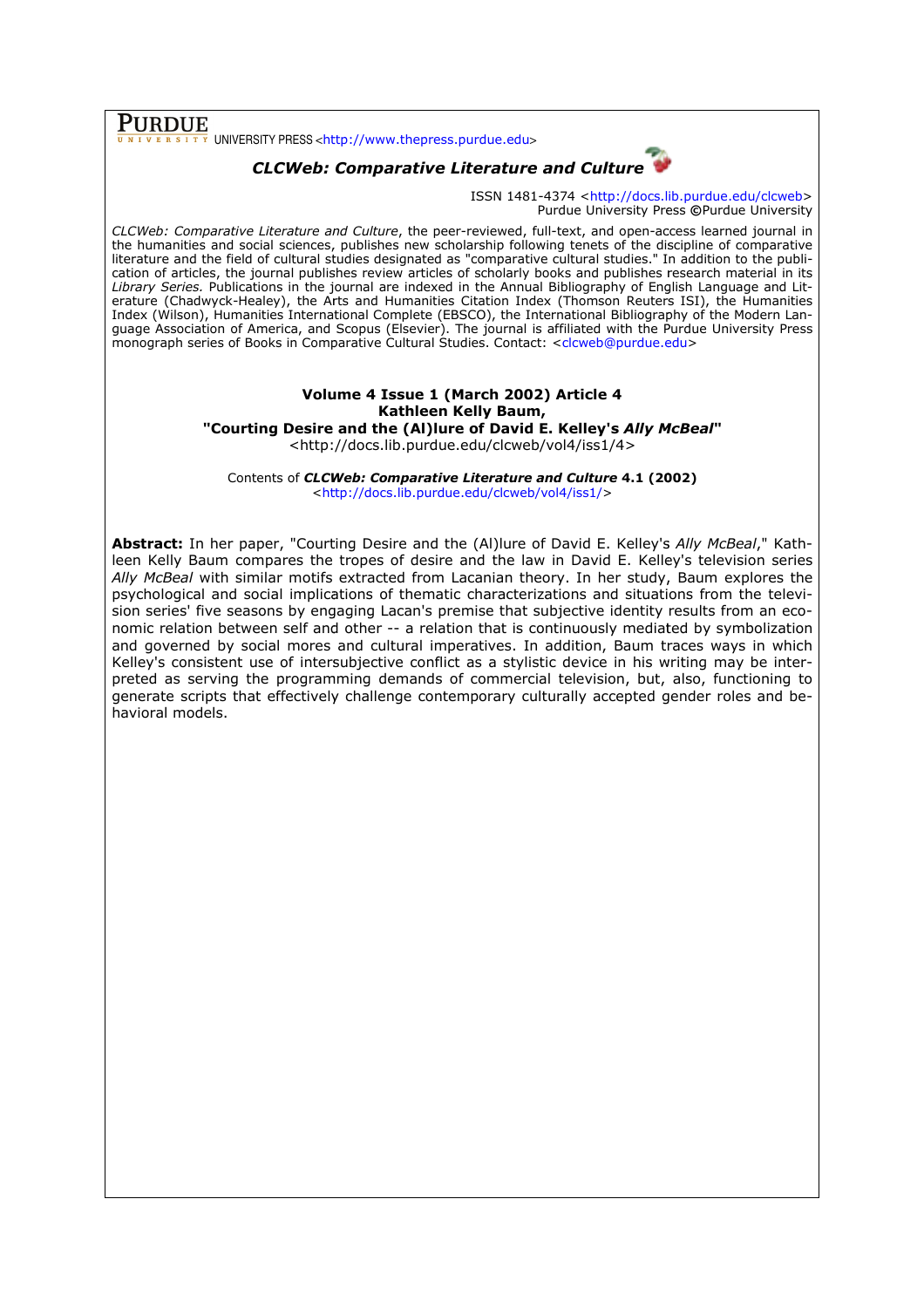Kathleen Kelly Baum, "Courting Desire and the (Al)lure of David E. Kelley's Ally McBeal" page 2 of 11 CLCWeb: Comparative Literature and Culture 4.1 (2002): <http://docs.lib.purdue.edu/clcweb/vol4/iss1/4>

### Kathleen Kelly BAUM

#### Courting Desire and the (Al)lure of David E. Kelley's Ally McBeal

Awarded an Emmy in 1999 for Outstanding Comedy Series, writer/producer/director David E. Kelley's "dramedy" Ally McBeal has evoked both praise and criticism in a variety of public forums since its premiere on the Fox Television Network in the fall of 1997, including attention in the 29 June 1998 issue of Time magazine devoted to an analysis of the current state of the feminist movement. The frequently polemical discussions centering on the series attest to the popularity of this oftentimes politically incorrect television show about a quirky group of lawyers, most of whom are associates of the same law firm in Boston. Interestingly, Kelley formerly practiced law in a Boston firm, and this fact is often alluded to in the media, perhaps as a tactic intended to emphasize the verisimilitude of the juridical milieu represented in Ally McBeal.

An intricate, linked network of web sites focusing on the show has been proliferating, many of the sites having interactive components enabling fans to express opinions and exchange ideas with one another in chat-room and message-board formats about current and ongoing situations in the series. One of the most creative and interactive sites is The Ally McBeal Literature Society at

<http://www.allyfic.com/fanfiction/>, an online archive for fan fiction related to the series. There is also a site titled Welcome to Almost Human's Ally McBeal at

<http://www.geocities.com/almostangel/allymcbeal.html>, and Dana's Ally McBeal Page at

<http://allymcbeal.tktv.net/> is a comprehensive and scholarly reference site for facts about the series, providing plot summaries, lists of the titles categorized according to season and dates of airing, in addition to pertinent information about the actors, characters, and music featured in each episode. It has been an invaluable online reference in the preparation of this article, particularly in regard to identifying the titles of the individual episodes of Ally McBeal. In online journals appealing specifically to the legal profession, critical articles about the series have appeared in Cal Law at <http://www.callaw.com/> as well as in Picturing Justice at <http://www.usfca.edu/pj> (the latter online journal focuses specifically on issues relating to law and popular culture). Regardless of the forum of discussion, perhaps the most insistent topic concerns the controversy over the way the series depicts women and, not surprisingly, many women are critical of that representation.

Kelley, who, until the series' fourth season, has written all of the scripts, is quoted by Benjamin Svetkey in "Everything You Love or Hate about Ally McBeal," an article appearing in Entertainment Weekly Online, as admitting, "I cringe when people ask me how I write women characters ... The truth is, I just write them the same way I write men. I don't distinguish" (Swetkey

<http://members.tripod.com/shockme99/allymcbealew01.html>). Such a comment would appear to privilege the male point of view, and Kelley's reluctance to answer the question of fe/male characterisation throws into question the "truth" of what constitutes a gendered perspective. The same may be said of the rhetorical structure of descriptive commentary such as Twentieth Century Fox's claim that the show is "one of the most compelling and sensitive portraits of a young professional woman ever rendered by a man" (see <http://www.fox.com>). On a figurative level, these network comments serve to empower and authorize the point of view being configured in Ally McBeal, by first personifying the show in terms of its focus on the character of the professional woman, then associating that persona with a masculinized authorial voice. At the same time, because several comments also rely on an allusion to testimony and the legal setting of the series, on a theoretical level they connotatively position the voice within the patriarchal system of cultural codes conceptually embedded in the Lacanian principle of the Law, with its symbolic representations of authority oedipally figured in terms of the Phallus and the Name-of-the-Father. Paradoxically, however, female characterization in the series, because of Kelley's deliberate subversion of gendered subjectivity and his insistence on interpretive ambiguity, tends to deny conventional representation of social roles and social authority. Kelley's admittedly androgynous approach to characterization opens up two intriguing areas of speculation: whether the series imagines contemporary professional women with an intent to be realistic, and whether it deconstructs contemporary social and gender roles.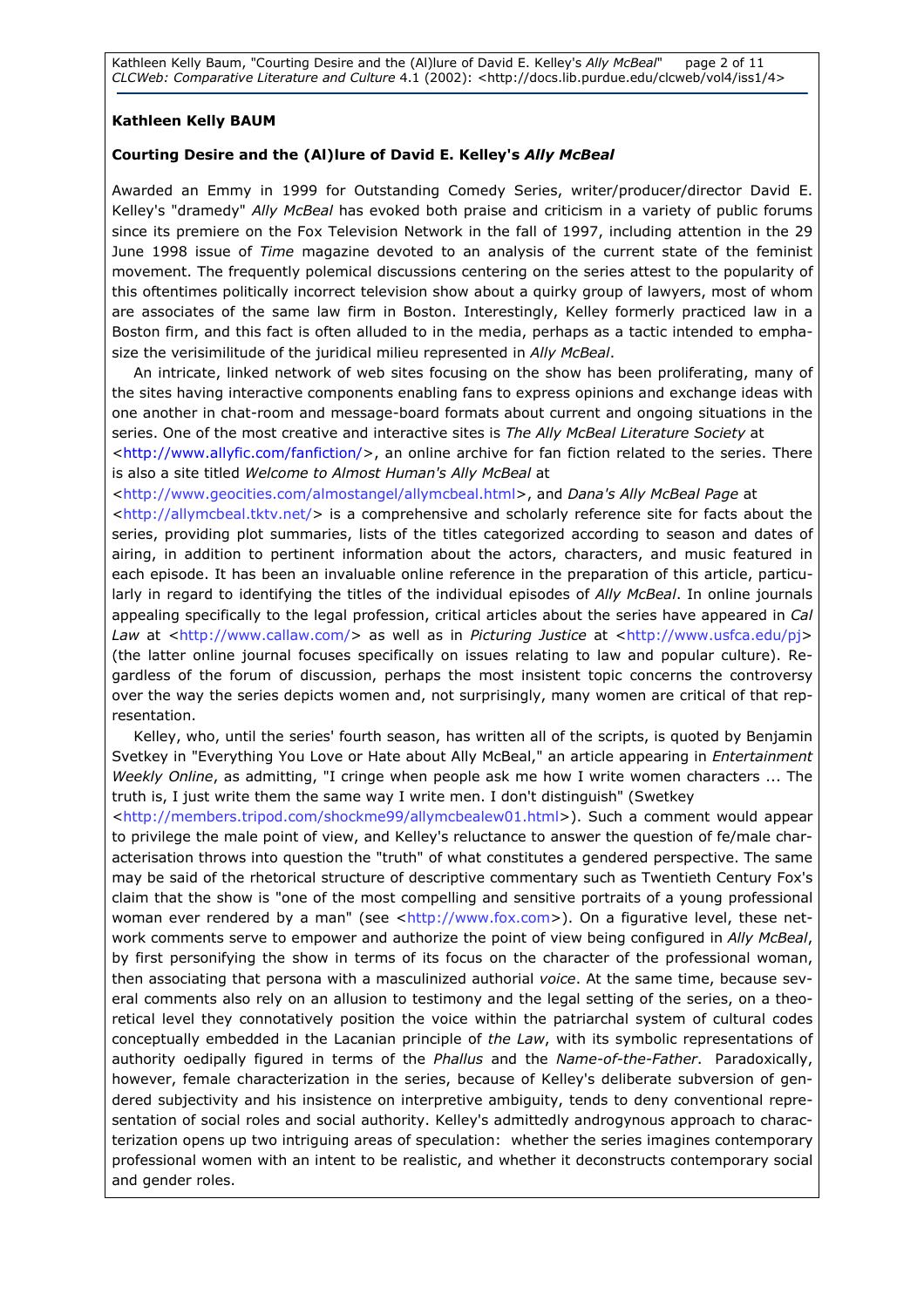Kathleen Kelly Baum, "Courting Desire and the (Al)lure of David E. Kelley's Ally McBeal" page 3 of 11 CLCWeb: Comparative Literature and Culture 4.1 (2002): <http://docs.lib.purdue.edu/clcweb/vol4/iss1/4>

Public response to Ally, the series' female protagonist, stretches along a continuum that ranges from expressions of cult-like adoration to hostile indignation, with attention primarily being directed at aspects of her personal and professional behavior as well as her physical appearance and attire. In an article titled "Don't Call Me Ally," Lisa Friedman, an Assistant District Attorney in Florida, writes, "When I learned several weeks ago that a significant portion of young females view Ally McBeal as a role model, I think my blood pressure rose to a level never before reached" (Friedman <http://www.usfca.edu/pj/ally-friedman.htm>. The irate young barrister later notes, "Ally McBeal's hemline can at times be nothing short of ridiculous. When in the courtroom, she might as well be wearing a sign that says 'Pardon me, I can't think, but check out the legs'" (Friedman <http://www.usfca.edu/pj/ally-friedman.htm>). In general, Friedman's comments are representative of the more pejorative types of response from viewers who perceive the character of Ally McBeal as being a depiction of the stereotypically weak, irrational, and emotional female, one who is seemingly inherently incapable of assimilating the codes of professional behavior, and unable to focus on the business at hand because she is continually being distracted by her personal insecurities, especially as a woman. This type of criticism perceives Ally, conceived as role model, to be demeaning of the significant advancements and changes in contemporary social roles available to young women today.

The extreme love/hate polemics of viewer response suggest the series mirrors social role boundaries and codes accurately enough for the audience either to identify with what they see or to feel threatened by it. On one hand, the repeated challenging of normative social expectations pushes the envelope on what might be considered socially acceptable behavior while, on the other hand, it problematizes the choices regarding women's behavioral roles. New York Times business and finance columnist Bill Carter identifies the demographics of the target audience for Ally McBeal as "younger adults," especially "advertising's demographic sweet spot, viewers 18-49" and the "even more desired subset, 18 to 34" (Carter 1 <http://www.nytimes.com>). If, however, young women are currently looking to model themselves after Ally's version of professionalism, perhaps their eagerness to do so suggests the models presented in the professional world today do not represent the way they would like to imagine themselves. Perhaps those roles still demand too much of a capitulation to patriarchal authority and conformity to male-defined behaviors.

Rather than providing images of the ideal professional woman, I would argue that the characters and situations in Ally McBeal are imagized in such a way that they parody current role models by deconstructing various notions of contemporary social conventions. It could be argued that the anger expressed by the female Assistant Attorney General, and other critics challenging the series from similar points of view over issues concerning the dictates of professional dress and decorum, is symptomatic of a narcissistic investment in those very same issues. The aggression behind their critical response, in other words, is symptomatic of the emotionally charged, ambivalent, love/hate extremes that Lacanian theory argues is characteristic of desire. In which case, the rhetorical hyperbole of some of the criticism aimed at the series perhaps may be attributed to the degree to which certain women have introjected and naturalized, without question, the same dominant system of values they in turn vilify Ally McBeal for embodying, including the arbitrary social code that says human worth, regardless of gender, is predicated on adherence to certain conventions of appearance and behavior. The problem with most critics of the series based on these assumptions is that they seem to take the program too literally. On one hand, the series highlights the complexities of contemporary social interactions, but, on the other hand, it serves to complicate behavioral roles by satirizing those stereotypes and deconstructing the shifting nature of social identity and conventional social boundaries, especially gender roles.

In an introductory interview with Tim Appelo to the book titled Ally McBeal: The Official Guide (1999), Kelley identifies the major themes in the series as deriving from the relations of men and women in the workplace, although he also notes that the universal subtext of the program is loneliness, which blurs and crosses all gender and social boundaries. In keeping with this principle, he observes that the characters' identities are necessarily contingent and interdependent. He says, "These people are all in each others' lives. ... So accordingly, each of their lives is, if not a reflection, at least a consequence of all these other people that are around them" (10-11). Thus, the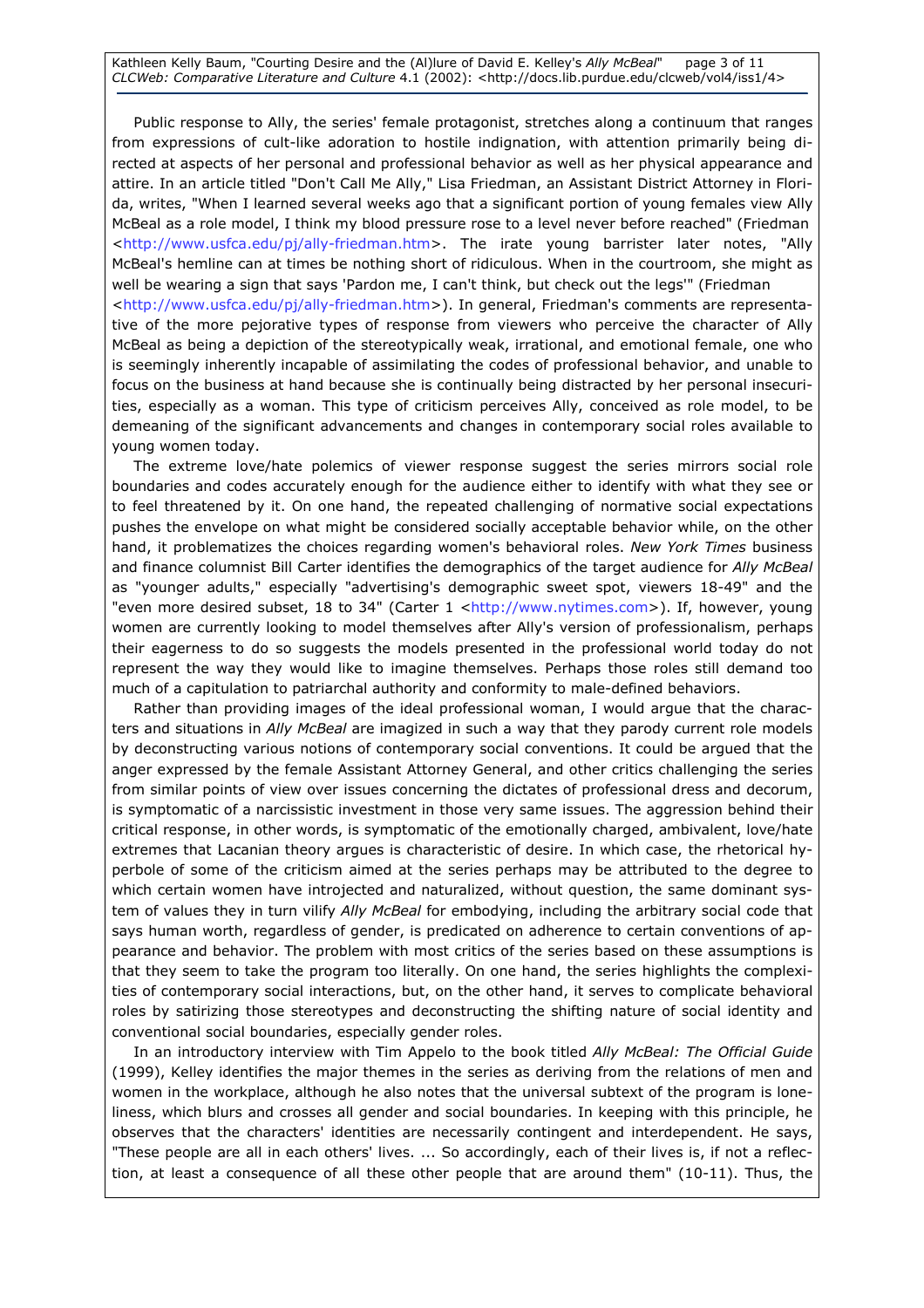Kathleen Kelly Baum, "Courting Desire and the (Al)lure of David E. Kelley's Ally McBeal" page 4 of 11 CLCWeb: Comparative Literature and Culture 4.1 (2002): <http://docs.lib.purdue.edu/clcweb/vol4/iss1/4>

program may be considered not so much a realistic depiction of men and women in the workplace, but as a postmodernist allegory of intersubjectivity, in which traditional social roles and identity boundaries tend to be defined and redefined in terms of interpersonal relations and conflict. In response to an interviewer's remark that the characters are like billiard balls, bouncing off of each other in unpredictable ways, Kelley responded, "Right. ... And the dynamics shift depending on the recipe of the characters" (11). The major ingredient in that recipe is intersubjective conflict, since such conflict tends to define the characters' identities. Kelley describes his writing technique in these terms, saying "most of my scenes try to find conflict, and if I have a character where there's always conflict churning within, it probably fuels me as a writer" (11).

In a broad and general sense, a writing style grounded conceptually in the notion of continuous conflict, because it suggests that an ultimate resolution might never be achieved, serves the economic demands of serialized narrative characteristic of much of television drama today, in that such indeterminacy allows for a conceivably infinite number of installments, and it entices audience interest. Of course, commercial network television series are invariably linked to product and service advertising, and the so-called lifespan of a series, including its "afterlife" in syndication, is largely determined by the revenue it generates. With regard to the conventions of television narrative and their relation to specific economic considerations, the model of continual conflict correlates with a series' possible success. Practically speaking, the protagonists in weekly television series are subjected to continual displacement of their libidinal attachments to ensure that there desire is unrequited, a basis for interminable emotional (mis)adventure. Ally and her cohorts, like many memorable characters in the history of television, are prone to ambivalent feelings and frustration of their innermost desires, especially when it comes to finding lasting love relationships. It would, in effect, be the end of the narrative and the end of her commercial viability as a major character for Ally to finally resolve her subjective struggles with her tenuous sense of self, as well as with her imaginative sense of reality, and to succeed in finding romantic fulfillment with one person, as the character seems determined to do. Traditional wisdom in television programming has been that a series in which two romantically linked protagonists wed in the concluding episode of the series' first run tends to do poorly in syndication. This may be the reason why Kelley is quoted in the recent New York Times interview as admitting that "The show has not been as strong as we hoped it would be this [5th] season" but says that he had not given thought to a "seriesending episode this season" (Carter 3).

On a more theoretical level, owing in part to the conceptualization of subjectivity as constituted by the perpetually agonistic relation between desire for self-realization and acquiescence to proscriptive social codes regulating this desire, elements of Lacanian theory readily map onto the virtual, imaginative, and emotionally charged reality portrayed in Ally McBeal, because Ally's fictive world allusively and suggestively mirrors psychological and social structures and principles that Lacan's theoretical perspective posits as fundamental. The self-reflexive quality of Ally McBeal, for example, encourages interpretation of the episodes in relation to a symbolic, or metaphoric "reality" rather than to contemporary cultural conventions and practices in any literal sense. Because of Lacan's tendency to theorize about human psychology and social practices in similar terms, terms in part conditioned by poststructuralist linguistics and existential philosophy, it is tempting to consider the Ally McBeal series from a Lacanian view of human subjectivity as being fundamentally alienated, invested in intersubjective desire which is always mediated by symbolic systems that are informed and shaped by communally accepted mores and imperatives (the latter connoted by the Lacanian concept of "the Law"). From this theoretical perspective, then, we may regard the sense of a stable, unified self that forms the core of implicit human desire as a compensatory fantasy, a fictive narrative deriving from repeatedly futile, unconscious attempts to suppress awareness of the essentially vacuous, conflicted nature of individual subjectivity. From a Lacanian perspective, one's sense of self derives from a continually changing and interactive narrative, a virtual, scripted identity that is simultaneously internalized from, and projected onto material reality, as we experience and are shaped by the world into which we are born and in which our lives unfold.

Because of Kelley's predilection for aestheticizing social and personal conflict in a romanticized legal setting, Ally McBeal encourages analysis in terms relating to the Lacanian principle of the dia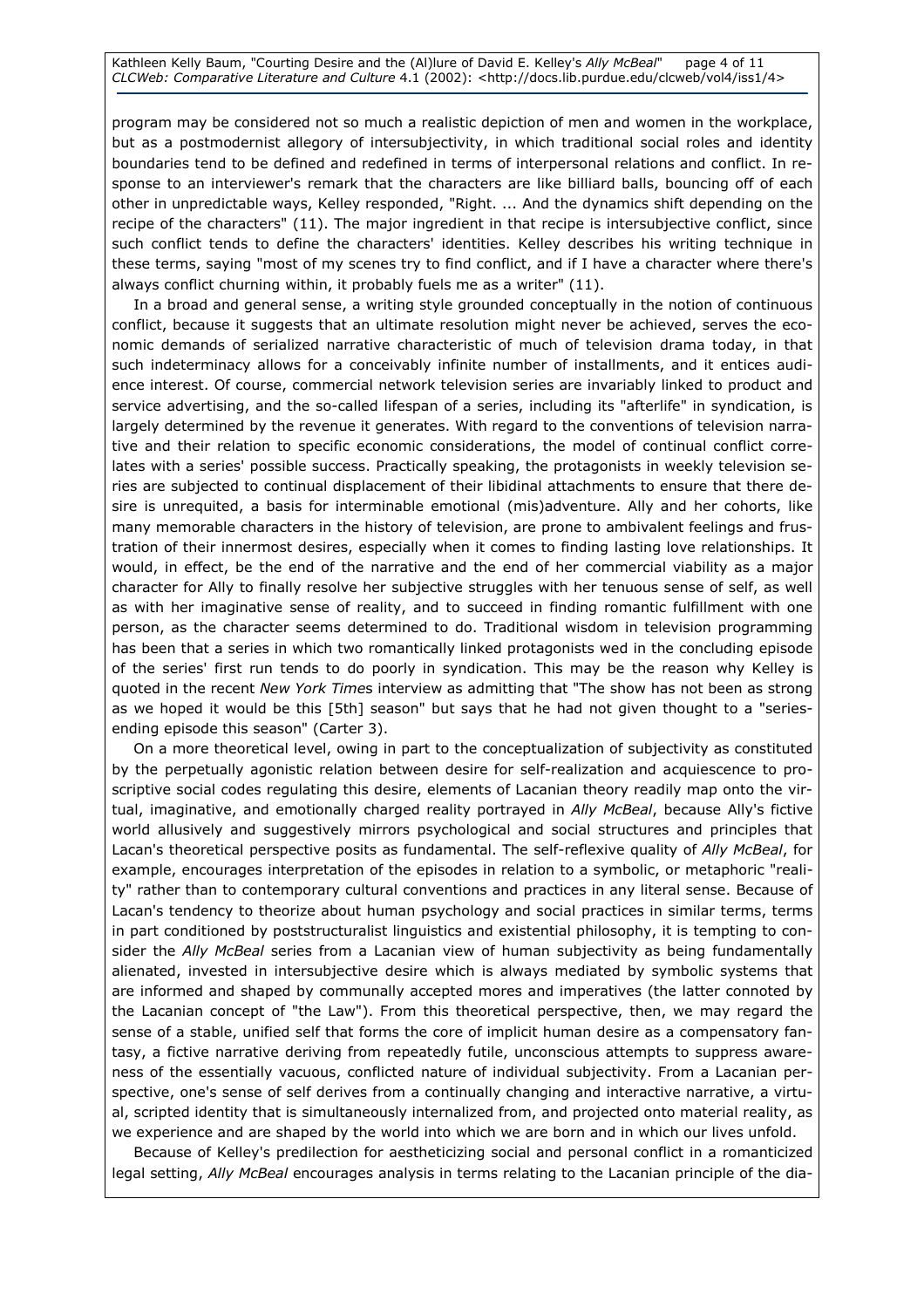Kathleen Kelly Baum, "Courting Desire and the (Al)lure of David E. Kelley's Ally McBeal" page 5 of 11 CLCWeb: Comparative Literature and Culture 4.1 (2002): <http://docs.lib.purdue.edu/clcweb/vol4/iss1/4>

lectic between the two poles of Desire and the Law. Law in this sense is conceptualized as the realm of the symbolic Other, connoting the system of cultural codes constitutive of subjectivity and gender identity, while Desire may be conceived of as the pattern of continual narcissistic identification and displacement characteristic of socially-regulated self-fulfillment of the ego/object relation, a process in which desire is always being deferred along a chain of significant substitute objects. In simpler and more universal oedipal terms, based on a broad interpretation of the social and literary implications of Lacanian theory, the Law may be seen as whatever acts as a third element with enough cultural authority to intrude in the ego's identificatory investment in its others. According to this theoretical perspective, on a certain level the oedipal structure is symptomatically iterated in signifying systems such as language, the symbolic level on which the roles as gendered, socialized subjects are played out. The sense of self is experienced only in relation to an Other, a relation conditioned by the distancing mediation of symbolism, as we introject and practice the cultural imperative which dictates that self-fulfillment in the other must always be regulated by deferral of that desire. However, in a radically abstract sense, the subject is not imprisoned by that différance (Derrida's neologism), but liberated, in the sense that we theoretically should be able to choose to imitate or perform any of the roles available to us through these cultural channels. Identity, in other words, is not fixed.

Kelley's writing in Ally McBeal lends itself to analysis in terms of these particular theoretical issues basically because he chooses to explore thematic elements relating to interpersonal, gendersensitive relationships in a social setting figured in terms of the Law, and the characters and situations he maps in the episodes seem intentionally designed to blur traditionally conceived notions of gender roles and social boundaries. These interpersonal elements, in addition to the conflict model conditioning his writing, may be seen, in effect, to foreground the human struggle to continually negotiate the necessities of personal desire within the normative exigencies of the social environment. Kelley's thematic motifs, plots, and characterizations problematize the contrived and relative nature of "reality," the complicated nature of interpersonal as well as intrapersonal relationships, and most importantly, human desire for self-fulfillment and its frustration. Desire, in the deconstructive, Lacanian sense of the term, and the Law, imagined in Ally McBeal with equally Lacanian connotations as the law of social convention, can be read as explicit subtexts recurring in the series.

Psychologically speaking, the subject perpetually remains "a work in progress" -- an evocative phrase that serves as a motif in a fifth season episode of Ally McBeal, titled "Blowin' in the Wind" (2002), where one of the thematic threads follows Ally as she considers changing her residence. Ally, in a characteristically serendipitous way, literally runs into a snow-covered sale sign posted on a run-down old house as she is chasing her hat, blown off in a gust of wind, and subsequently purchases the house on impulse. Her friends and colleagues eventually pitch in to help make the old house livable by painting and cleaning the interior while she is away in court arguing a case. A therapist/friend, who sees the dilapidated building before it has been redecorated, confronts Ally with the possibility that the house represents an extension of her ego, suggesting that because of her own conflicted and unresolved psychological issues she unconsciously identifies with a dwelling in need of interminable repairs. From an economic standpoint, given the pressures on the Fox network to do whatever is needed to guarantee that it remain competitive in the advertising market, the old-house and its ongoing renovation could just as well be regarded as tropes for changes in the series that Kelley believes are necessary to sustain the loyalty of the series' viewing audience, an audience that he says, in the context of the New York Times interview, has come to expect that Ally keep "moving forward." Kelly continues, "We just have to tell better stories, get Ally to get on with her life" (3). In any case, for Ally and for Kelley, as the title of this particular program implies in its reference to Bob Dylan's classic song, "the answer is blowin' in the wind." That is, self-reflexivity, uncertainty and irresolution are the core of the series.

The series challenges normative social expectations repeatedly, and one physical site where this is most obviously the case is the unisex bathroom, which men and women in the law firm often occupy simultaneously, one of the most talked about and provocative settings of the program. Often transgressions of conventional gender roles and class boundaries are acted out in this an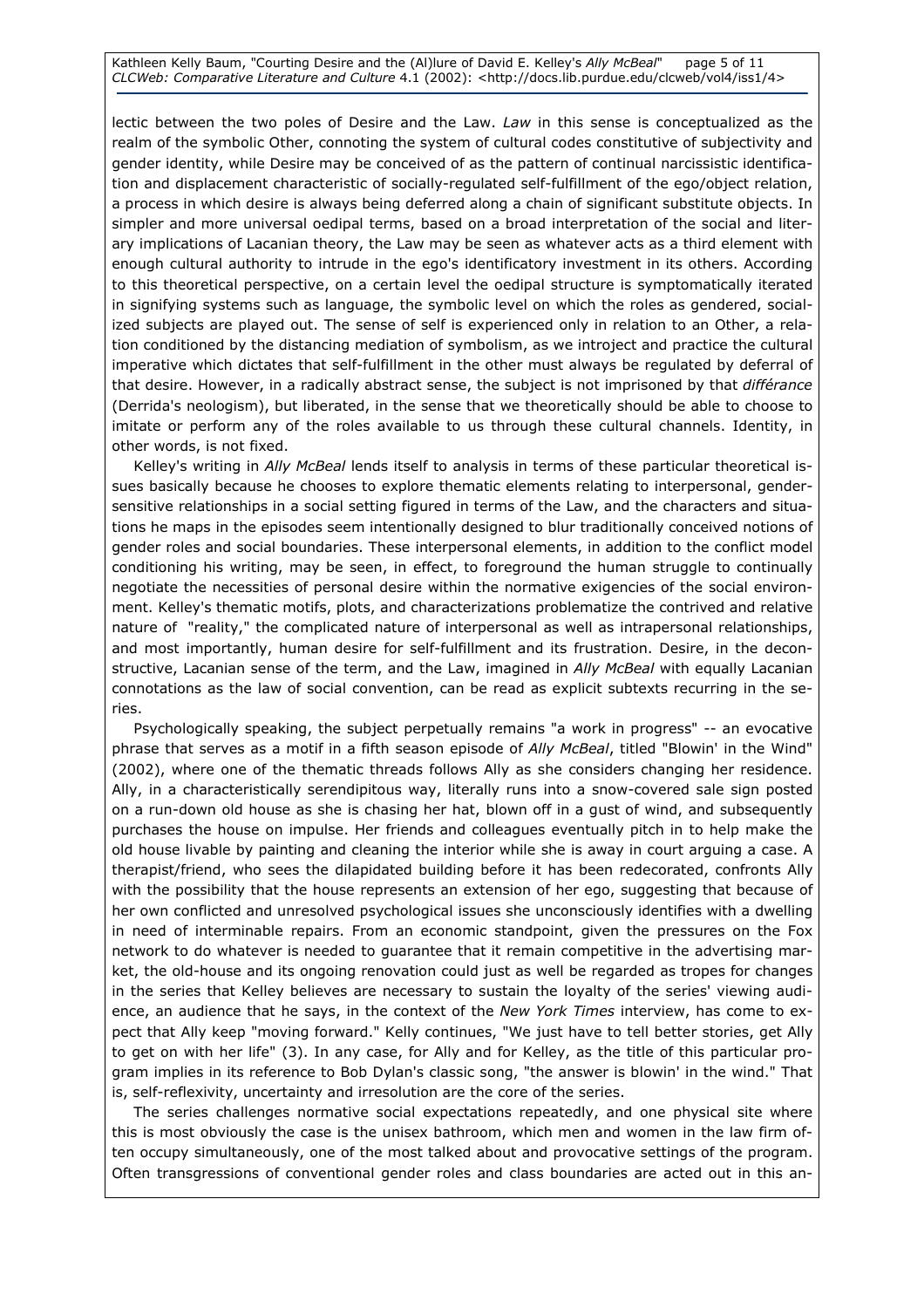Kathleen Kelly Baum, "Courting Desire and the (Al)lure of David E. Kelley's Ally McBeal" page 6 of 11 CLCWeb: Comparative Literature and Culture 4.1 (2002): <http://docs.lib.purdue.edu/clcweb/vol4/iss1/4>

drogynous space. Serving as a postmodern psychoanalytic couch, the unisex bathroom represents a liminal space of desire, a site where anything can and does happen, and more than likely one of the characters is lurking in the shadows or just beyond the door to catch every tantalizing secret revealed in the room, such as the firm's secretary Elaine, an unabashed visual predator and sexual adventuress who prowls this arena routinely. Her eroticized aggression is exemplary of another inversion of gender roles, in that her open sexuality confounds male privilege in regard to such behavior. In earlier episodes of the series, she cruises the washroom with video camera in hand, holding it under and over stall doors in order to monitor and document what may be going on behind the partitions, thus functioning ironically and self-reflexively to mirror the implicit voyeurism of the viewing audience, while also serving as an agent of the communal gaze, the Law of the Father in Lacan's sense. Over the course of the series, it has been revealed that Elaine works as a secretary by choice rather than default, having made considerable profit as a successful entrepreneur from the sale of such notorious products as the "face-bra" and the so-called "husband soundtrack CD," a form of wish-fulfillment for unhappy single women. Her values, in a sense, are complicit with those exemplified by consumer capitalism, whereby the boundaries constitutive of the personal versus the public spheres of contemporary culture are fluid in nature, re-apportioned according to profit demands, and representative of the mediated economic relation of suspended desire.

The unisex bathroom functions as a complement to the courtroom scenes. In the courtroom, conflict is mediated through language, but in the unisex bathroom, conflict is often mediated by means of direct, often no-holds-barred physical action and by means of the immediacy of the gaze. In an episode aired during the second season, titled "Seeing Green" (1999) the marriage of two associates in the law firm, Billy and Georgia, reaches a moment of extreme crisis in front of the unisex mirror. After attending a meeting of a male sensitivity group, during which the senior law partner Fish rallies the men with a cry to go home and "reclaim your penises," Billy returns to his office and confesses to his wife Georgia that he has recently come to realize his "ideal woman" is someone willing to forego a career in order to raise their children and attend to her husband's needs. Georgia expresses her extreme displeasure with his transformed persona verbally. As viewers know from past episodes, she wants to become a partner in the firm; therefore, the type of woman Billy is describing differs radically from Georgia's self-image. They run into one another later in front of the mirror in the unisex bathroom where she angrily reacts to her husband's confession, striking him with the back of her hand hard enough to spin him around until his back is turned toward her, at which time she kicks him head-first into the open door of the nearest stall, and he slumps to the floor in a semi-conscious state. She punctuates her actions with the question, "Is that feminine enough for you?"

An important question raised by this scene is how is the audience expected to judge the actions of these two people? Because this is a comedy, do we even need to take what is going on between them seriously? It is interesting to note that, in spite of the obvious subtext of spousal abuse in this scene, but perhaps because of the role-reversal of having Georgia act-out as might be expected of an abusive male, in the weeks following this episode, one of the on-line opinion polls indicated that the number of fan responses were evenly divided as to whether Georgia and Billy would eventually get back together, but no one even mentioned the element of violence in the incident (see Dana's Ally McBeal Page <http://allymcbeal.tktv.net/>). Many, however, felt Billy was behaving badly and many applauded Georgia for standing up for herself. Rather than getting into the ethical polemics of such episodes, I would like to address the social and psychological implications. While Billy's comments connoted a certain violence, in that they have the effect of figuratively and psychologically "castrating" Georgia, in the sense that those comments served to socially disempower her on one level and, on another level, disrupted the self-image she had invested in him, Georgia's actions and words also violated a physical and personal boundary: both of them transgress the interpersonal boundary implicit in their socially contracted union through marriage. The intensity of Georgia's anger shows that Billy functions in her life primarily as an image of her ideal ego; he represents the mirror of her own identity rather than a subject in his own right, and the surrealistic exaggeration of the scene reinforces the metaphorical implications. In this regard,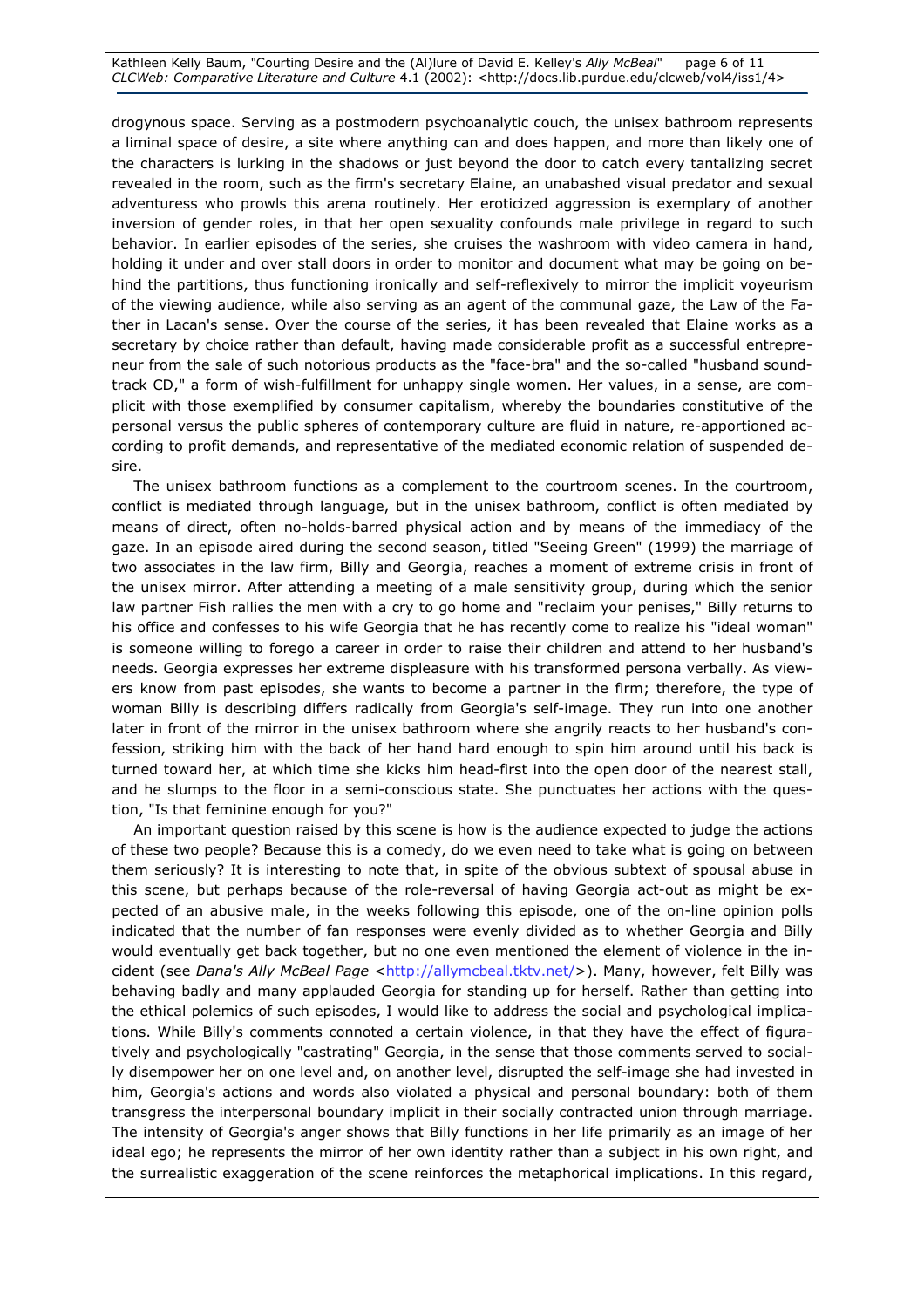Kathleen Kelly Baum, "Courting Desire and the (Al)lure of David E. Kelley's Ally McBeal" page 7 of 11 CLCWeb: Comparative Literature and Culture 4.1 (2002): <http://docs.lib.purdue.edu/clcweb/vol4/iss1/4>

it is interesting that as their relationship continues to disintegrate, Billy bleaches his hair blond and Georgia cuts her blond hair extremely short, emphasizing the mirror interrelation going on between these two characters. Ironically, in the episode alluded to previously, Richard Fish's sexist comments about literal penises function as the symbolic Phallus, which, in turn, is insistent in Billy's equally sexist remarks to Georgia; but, although Billy's voice has the desired oedipal effect of disrupting Georgia's libidinal attachment to him, Georgia is nevertheless refusing to capitulate to the Law-of-the-Father in her unwillingness to assume the position expected of her in a patriarchal culture.

This ambiguity of gender roles is typical of the series and it is reflected also in other social boundary issues. Margaret Camaro appeared as a minor recurring character during the second season. Her appearances functioned to problematize gender and social role boundaries being worked out in the courtroom, with much of the humor and satire in each situation deriving from various physical markers serving to code the character as a stereotypial, lesbian butch persona. Portrayed as a sociologist, initially Camaro was called by the law firm as an expert witness to testify regarding the social roles of women at home and in the workplace. On the witness stand she appears physically as a masculinized figure -- portly, square-jawed, thin-lipped, dressed in a menswear-styled, dark colored suit, and sporting close-cropped hair. In an abstract sense, therefore, she testifies from a position of authority about social roles and she speaks in the Name-ofthe-Father, with the emotionally detached, patrician inflection connoting objective authority, although she intones the culturally accepted codes of behavior traditionally associated with women perfunctorily. Camaro's identity (her subjective as well as gender identity) and her authority are called into question from the very beginning, however, as Fish teases her about her last name being the same as a type of sports car, and, later, he alludes to her as "an angry lesbian." The irony of the situation lies in the voice of cultural authority being configured as someone from a marginalized and oppressed social group, in terms of the suggested ambiguity of her sexual orientation and gender identity. In the episode titled "Love Unlimited" (1999) she appears as a plaintiff in a lawsuit, a suit she has filed against an HMO because they will not pay for her to be artificially inseminated. The HMO wins the suit, because, they argue, the procedure is elective on Camaro's part; however, the question of her sexual preference looms behind the decision.

In the third season she returns, once again in the role of an expert witness, called to testify about the bonding patterns between mother and child. As it turns out, Camaro resolved her insemination dilemma by adopting a child, and she is now a bona fide mother, so this time she is being represented as speaking from her own experience, rather than from a position of cultural authority, and we are encouraged to perceive her in a different way than in the season before. In a fascinating moment of textual self-reference, Kelley has Camaro say to John Cage at one point, "You call me an angry lesbian and yet you need me to testify to the role of women in the workplace." Within this one character alone, we can see evidence of a continually shifting identity as Camaro enacts various social roles, finally assuming the unexpected role of motherhood, which brings her modest acceptance among the members of the law firm, gauged by their appreciative glances and words, although even that issue remains somewhat unresolved, because she is an adoptive, rather than a birth mother. When the attorneys praise her for her valuable testimony she responds by saying, "Don't butter me up, I'm not a potato" -- a comment that, once again, subtly implies the mutability of identities, and also alludes to the issue of the dehumanizing practice of objectifying human beings through means of labels and cultural stereotypes.

In addition to these deconstructions of conventional social identities, there is clearly also a selfconsciously fictive quality to the "reality" depicted in Ally McBeal. It is a reality constantly brought into question, for example, by the characters' delusional fantasies and halucinations, particularly those linked with Ally's own feelings, manifest seamlessly on the visual as well as narrative level of many episodes, sometimes through means of sophisticated computer-generated, but nonetheless cartoon-like imagery, which serves to frustrate viewers attempts to map the world framed by the law firm of Cage and Fish onto conventional notions of social or material existence. The series in general is marked by its highly intertextual and self-reflexive qualities, including its musical interludes, which make it a kind of postmodern opera. Kelley admits to including many allusions to his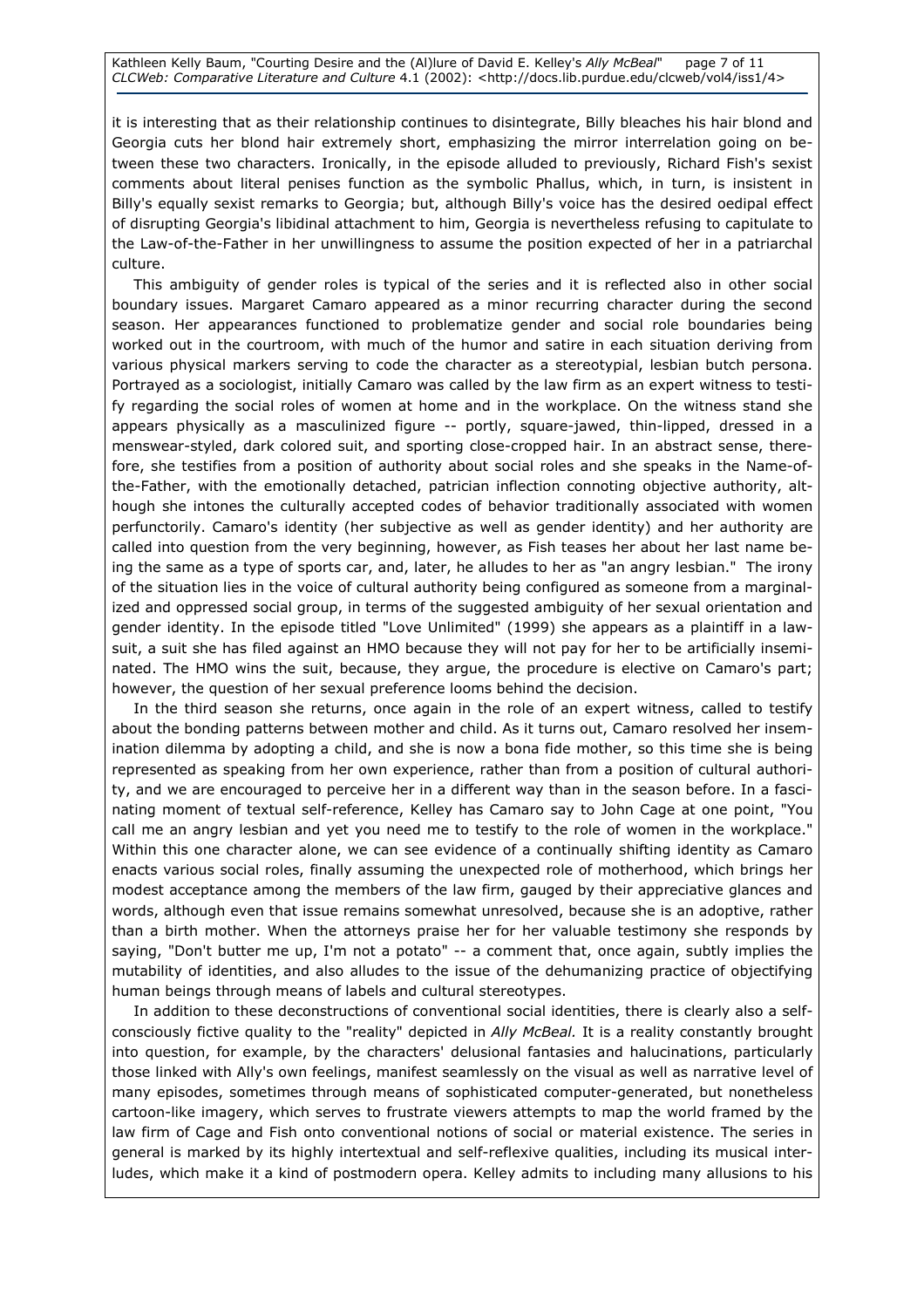Kathleen Kelly Baum, "Courting Desire and the (Al)lure of David E. Kelley's Ally McBeal" page 8 of 11 CLCWeb: Comparative Literature and Culture 4.1 (2002): <http://docs.lib.purdue.edu/clcweb/vol4/iss1/4>

favorite musical as a child, The Music Man, for example; so many, in fact, that he appealed to the widow of Meredith Wilson for the legal rights to do so (Appelo 11). Intentionally or not, Kelley's stylistic strategy of structuring the series self-reflexively and intertextually also works to demystify the ambiguous and precarious nature of the cultural authority obtaining in the centering trope of the law, as a social institution, by suggesting it is subject to the permutations and arbitrary displacements characteristic of other forms of cultural production, such as imaginative literature and popular music.

The episode titled "Over the Rainbow" (2000), for instance, plays off of ideas thematically abstracted from the song of the same name, and also loosely alludes to elements of the classic film The Wizard of Oz (Warner Studios1939). Ally and the other associates from the law firm are shown walking down the street together in the final scene, amiably and with an obvious swagger of solidarity, as in a similar scene from the movie in which Dorothy and her cohorts from Oz are embarking down the Yellow Brick Road. The camera pans upward and the scene fades out with the muse of the series, Vonda Shepard, singing "Somewhere, over the rainbow...."

Because of the various intertextual precedents established within the series, I would like to speculate briefly on the possible resonance between Ally McBeal and another work of imaginative fiction, Lewis Carroll's Through the Looking Glass, and, in particular, Disney's adaptation of Carroll's stories in the animated film, Alice in Wonderland (1951). There is certainly an obvious phonemic link between the names of the female protagonists in the two narratives, Ally and Alice. In a more significant but abstract way, the ambivalent, decentered quality characteristic of Ally's emotional and professional world finds a parallel in the topsy-turvy reality experienced by Alice after she falls down the rabbit hole to Wonderland. The stuttering John Cage -- a senior partner of the law firm in the series to whom the character Ling repeatedly refers as "the strange little man" -- in size, demeanor, speech impediment, and not least for his inimical courtroom strategy of initiating subtle, but strategically timed disruptions to discredit testimony, is certainly suggestive of the giant Queen of Hearts' diminutive consort, the Red King, who in the film interrupts the hegemonic tirade of his overbearing mate with an appeal that she might grant Alice "a small trial" and allow the young girl the opportunity to testify in her own behalf before having her head cut off as punishment for her insubordinate behavior. There are other associative links to the movie as well. It is easy to imagine Richard Fish as the March Hare who, like his disoriented Disneyesque alter-ego, has a tremendous (sexual) appetite, and speaks what is on his mind at any given moment, without consideration for either the logic behind his words, or for their political correctness. The novel's ambiguous ending, whether Alice is a figment of the Red King's dream or he of hers, is also appropriate to the intersubjective ambiguities of Ally McBeal.

Then, too, the notion of the surreal magical mirror as a threshold onto another reality in Carroll's Through the Looking Glass resonates in the logic underlying episodes in Ally McBeal involving a psychological detour into the realm of subconscious desire, figured visually through means of the mirror in the unisex washroom, or through more metaphoric means in Ally's narcissistic hallucinations, when in early episodes she fantasizes herself as singer/minister Al Green, for example (although such fantasies became so clichéd and obsessive, we might conclude, they have been less frequent in subsequent productions of the series). The Red Queen's court in Wonderland and the judicial context depicted in Ally McBeal both imply the arbitrary nature of various kinds of cultural and legal codes. When Alice tells the queen she is trying to find her way, the Queen indignantly shouts back at her, "All ways here are my ways!" The overdetermined self-reflexivity of her assertion simultaneously refers back to the liminal space of Wonderland generally, and implies there are an indeterminate number of possible ways to represent social and behavioral roles as well as an infinite number of ways in which they may be interpreted. By analogy, all ways are Ally's ways too in the television show. The chaotic and surreal aspects of the series function to decenter authority within systems of symbolic representation, such as language, and within culturally encoded social roles. In decentering authority, perhaps, they also empower subjective potential, suggesting that when you fall into the looking glass of subjectivity and enter into the realm of the symbolic, language, and social interaction the permutations of desire and the instability of identity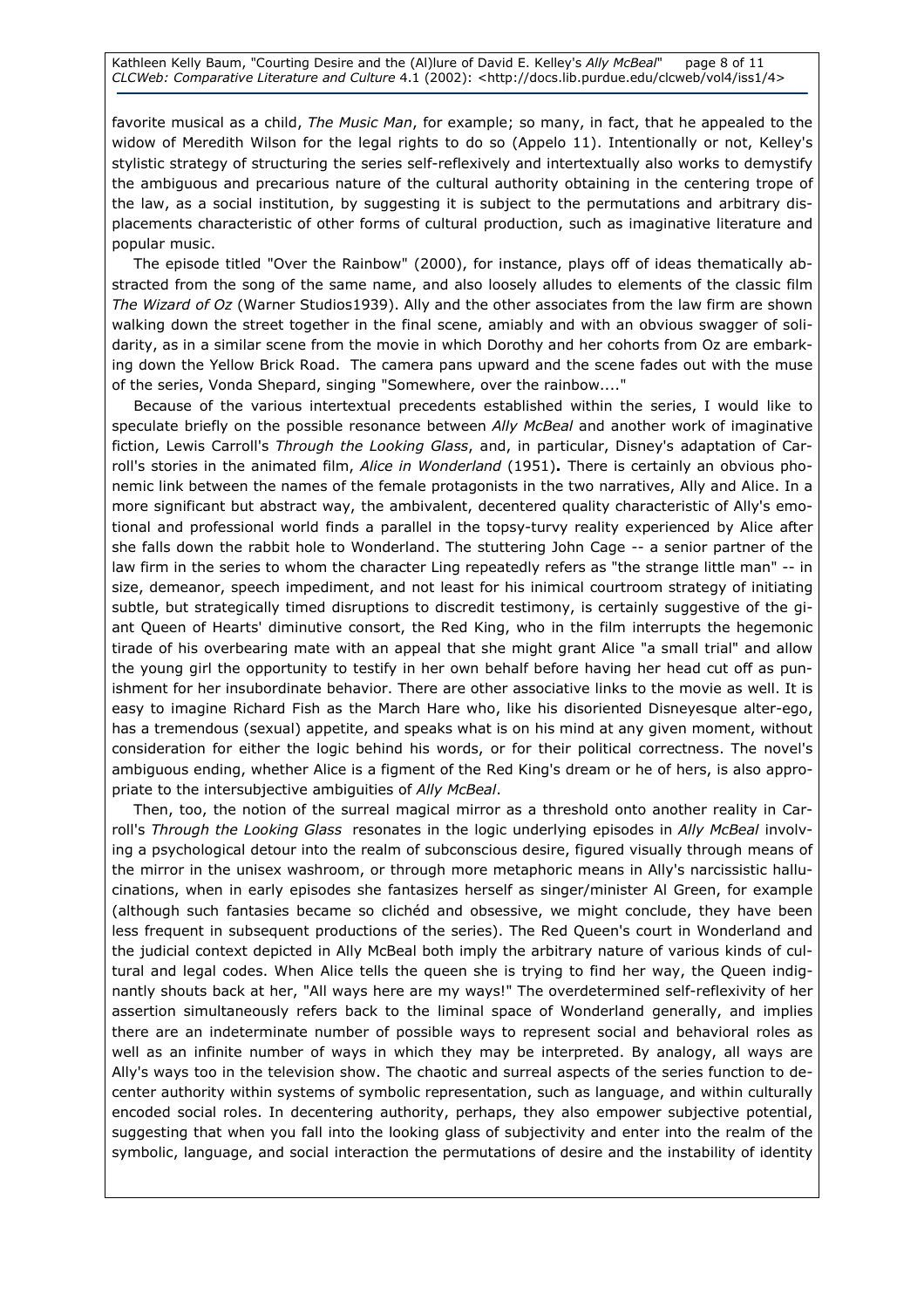should be perceived as an opportunity for adventure, a liberation of the subject, rather than as a threat to preconceived notions of conventional reality.

Although many of the episodes in Ally McBeal ostensibly center around the conflicted relationships between men and women, there are also broad, ideological issues at work behind the representations of gender roles in the series, and these issues are ultimately determinative of value and meaning in cultural discourse in general. As Derrida observes in Of Grammatology (1976), "If words and concepts receive meaning only in sequences of differences, one can justify one's language, and one's choices of terms, only within a topic [an orientation in space] and an historical strategy. The justification can therefore never be absolute and definitive" (70; author's comment in parentheses). We may interpret Kelley's intentions as being similar to those of Derrida, when, in the same context as the previous citation, Derrida explains that he intends to render the concept of presence enigmatic by deconstructing the naturalized process through which the movement of differences, or, in his words, the "trace" conditioning language and signification, succumbs to the reductive logic that has its foundations in a metaphysics governed by concepts of being and full presence, logocentrism. As in Derrida's ongoing critique of logocentric thinking, the logic of the supplement as that which signifies lack, or nothing, is, in my analysis of the relation of Ally McBeal to the idea of a cultural gaze, an effective descriptive means through which to displace the notion that the cultural gaze -- a generalized notion of the beliefs and practices supportive of judgments regarding meaning and value in society -- occupies a privileged position outside of the frame of reference of a symbolic system based on differential relations. The supplement as lack also analogously opens a discursive space in which to inscribe the decentered structure of Lacanian desire, and to come to a conclusion concerning the relation between subjective desire, the gaze, and Ally McBeal as the representational supplement, the intermediary functioning as the lure of the cultural gaze, in Lacan's terms.

A lure by definition is illusory, elaborately fictive in character, because by nature it is distinguished by its difference from what it mimics or parodies: "Mimicry" explains Lacan, "reveals something in so far as it is distinct from what might be called an itself that is behind" (Lacan 99). The self-consciously fictive quality of Ally McBeal parallels the seductive ambivalence symbolized by the idea of the lure. All of the eccentric characters in the series seem to want to come to a sense of being and identity through the other, and the mirror in the unisex bathroom seems analogous to a screen on which, through the process of transference or projection, the characters are able to see their desires play out before their eyes, and by extension, the viewing audience sees theirs play out as well. The series generally entices us into thinking that these conflicted subjectivities can be resolved in the Other -- but it also continually postpones that sense of resolution, and in this way the series seems structurally based on a concept of desire similar to Lacan's. As Lacan reminds us, "Man's desire is the desire of the Other" (115). This paradoxical structure of desire, unfortunately, is the undeniable truth of subjectivity, at least according to Lacan's theoretical model. In one sense, Lacan suggests that subjective identity is grounded in alienation, therefore conditioned by irreconcilable conflict and characterized by aggressive behavior towards the other in whom one's identity is invested. Consequently, in order to participate in society we must attempt to reconcile ourselves to acting out our aggressive tendencies through symbolic means.

The operation of desire at the level of the imaginary in Ally McBeal is manifest in the scenes where Ally hallucinates her identity in terms of a mirror image of the Other, and interestingly, in several episodes from the series' third season, as mentioned previously, the Other is an African-American male, rhythm and blues singer Al Green. A similar binary opposition based on a black/white configuration of the relation between self and other occurs between John Cage and his ego ideal, imaginatively configured in terms of what he perceives to be the masterful, seductive powers of velvet-voiced Barry White, whose face and voice John conjures up in those moments when he wishes to be other than the shy, insecure, emasculated "little man" in the eyes of his colleagues. Although the racial significance of these pairings remains ambiguous, it seems significantly ironic for white, bourgeois, elitist, lawyers to be constructing a sense of identity in relation to African-American males, a social group doubly marginalized, not only within the dominant culture, but within the black subculture as well. Although the significance of the black/white mirror images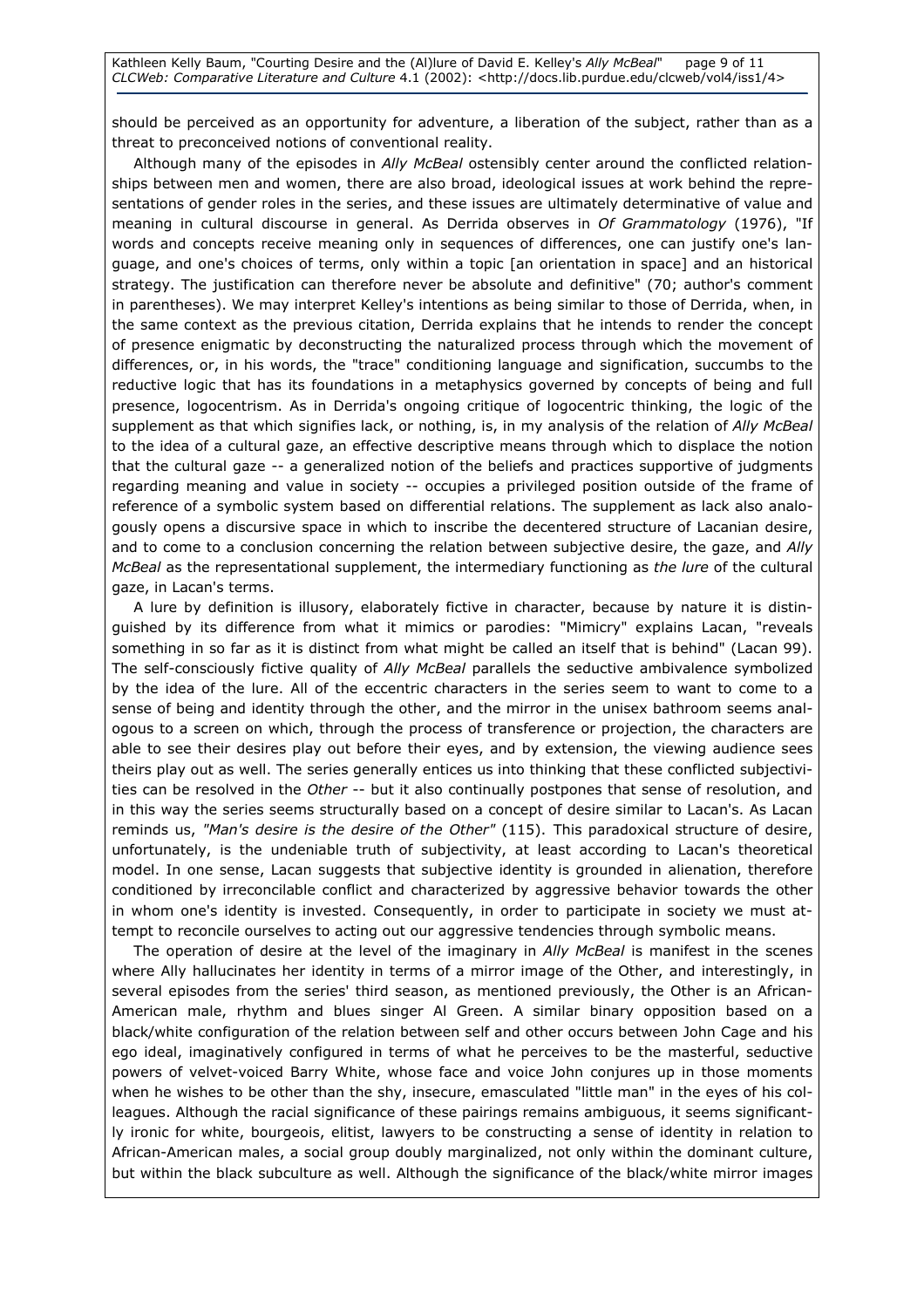in Ally McBeal is indeterminate, perhaps Kelley's choice of African-American icons with color-coded last names -- Green and White -- is intended as a satiric deconstruction of the arbitrary nature of racial prejudice.

Another Lacanian concept particularly relevant to the series is that of the gaze. The gaze operates from the position of culture as well as subjectivity, because the subject internalizes it as an effect; therefore, the gaze is not a transcendental symbol, but a process determined by the alienating effects of language and symbolic representation. There is an ensemble scene from the second season episode "Love Unlimited" (1999) that illustrates these structures and how they operate. The scene takes place in the unisex bathroom, where several of the associates, both male and female, including the secretary Elaine, enter the room one-by-one and fall into line behind John, who is strutting and dancing in front of the mirror, to the rhythm of Barry White's song, "You are my Everything" playing in the background. Moving in unison while watching themselves reflected in the circular mirrors over the washbasins, they see, and they represent for the audience, an illusion of unity that serves to support the desire for identity through a fusion with the Other. They each, in turn, put one foot forward with toe pointed, in rhythm with the music. At that point Nell, the young, blonde associate who represents the epitome of beauty, professionalism and confidence, and to whom Fish refers as "the cash cow" -- someone used to entice wealthy clients to retain the services of the law firm -- suddenly enters the unisex bathroom, sees what is going on, and momentarily looks distressed. In the moment circumscribed by her critical stare, we hear the rasp of a record player's needle screeching across vinyl, the music rips to a stop, and the dancers collide with one another, collapsing domino fashion into a disjunctive heap of arms and legs spreading out across the floor. In this psychologically significant instant, Nell functions as the gaze of the Other, and her stare, as Lacan would say, disrupts their communal jouissance, because they feel guilty and self-conscious, feelings which serve to fragment their image in the mirror. Of course, as such deconstructive theories suggest, the ongoing but discontinuous processes of identification, alienation in the Other, symbolization, and individuation through which subjective identity is constituted will continue to be repeated with other participants and in other contexts.

The series puts the character and the audience in play, by holding out the lure, or the enticement of there being a space and a time where all conflicts may be resolved, a beyond that is analogous to the romanticized, hypothetical space described in the song "Over the Rainbow" -- where Being may be recuperated. However, like the texts engendered by subjective experience, cultural practices derive meaning from the context of the chain of signification, the social discourse in which they are inscribed and codified. The implication of the relativity of the cultural gaze, conceived of as being positioned behind the veil of symbolic representation, such as the imaginative fiction characteristic of Ally McBeal, is, like individual subjectivity, equally discontinuous and always in the process of becoming. This may be considered a liberating idea, because -- although the symbolic order and language are always already in place when we are born, and although we are thrown by chance into a social structure over which we have little, if any control, because the process through which we are transformed as subjects is interactive and reciprocal -- it also suggests that the ideological orientation of the cultural gaze is simultaneously being modified by our participation in its practices, because of the alienating effect of the signifying supplement, an effect that Kelley's Ally McBeal radicalizes. One would hope, at least, that perhaps by becoming aware of the relative and arbitrary nature of its normative values, and by creatively manipulating the "screen" of the gaze, we may begin to realize a society based on more equitable values. Then, perhaps, like the employees and clients we encounter at Cage and Fish and Associates in the world of Ally McBeal, we may come to share a sense of community despite our individual idiosyncracies, our behavioral and physical peculiarities, beyond the mirrors of our individual identities, in a reality circumscribed by heterogeneity, where relations with the other are grounded in reciprocity rather than reductive subordination.

#### Works Cited

Alice in Wonderland. Dir. Wilfred Jackson and Clyde Geronimi. Hollywood: Walt Disney Productions, 1951. Ally McBeal Literature Society, The (2002): < http://www.allyfic.com/fanfiction/ >. Appelo, Tim. Ally McBeal: The Official Guide. New York: HarperPerennial, 1999.